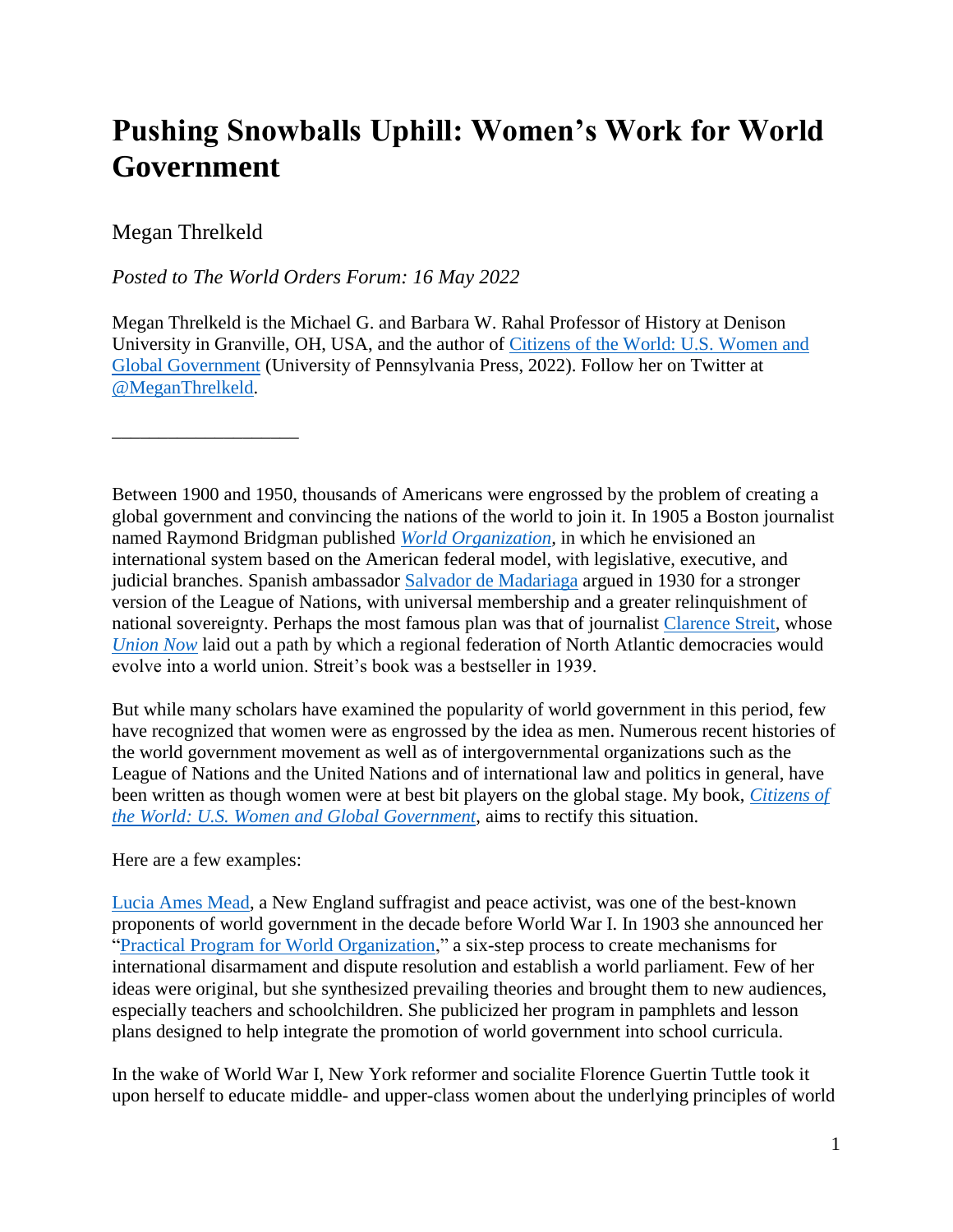organization so that they could more judiciously support the creation of the League of Nations and consider how it might be strengthened and expanded. In *[Women and World Federation](https://hdl.handle.net/2027/hvd.rsliik)*, published in 1919, she advocated for a genuine world government, not just a loose confederation of states like the League. She echoed Mead's demands for a world parliament and called for a system of proportional representation to make that parliament as democratic as possible. Throughout the 1920s, Tuttle's organization, the Woman's Pro-League Council (later part of the League of Nations Association), lobbied the U.S. government to join the League.

One of the most radical plans for world government was that of [Rosika Schwimmer](https://en.wikipedia.org/wiki/Rosika_Schwimmer) and [Lola](https://en.wikipedia.org/wiki/Lola_Maverick_Lloyd)  [Maverick Lloyd.](https://en.wikipedia.org/wiki/Lola_Maverick_Lloyd) Their 1937 pamphlet, *[Chaos, War, or a New World Order?](https://utdr.utoledo.edu/islandora/object/utoledo%3A5135/datastream/OBJ/view)*, laid the groundwork for an "all-inclusive, non-military, democratic Federation of Nations." Schwimmer, a Hungarian feminist and pacifist exiled to the United States, and Lloyd, a wealthy feminist and activist, envisioned a federal system, governed by a world constitution, in which nations would retain sovereignty over their domestic affairs but would cede authority over international matters to the world government. It would be all-inclusive, with every nation in the world immediately invited to join and provisions made for the fair representation of colonized peoples. It would be nonmilitary; the central body would abolish all standing armies, end all weapons manufacturing, and outlaw state-sanctioned violence. All disputes among nations would be settled by the world government through negotiation and arbitration. And it would be democratic, based on an equitable system of voting and direct representation. Schwimmer and Lloyd's plan became the blueprint for some of the best-known plans for world government after 1945, such as that of the United World Federalists.

These women did not agree on the design or elements of a world government, nor were their ideas particularly distinct from those of men or inherently gendered. But I want to make three key points about plans like Mead's, Tuttle's, and Schwimmer and Lloyd's.

First, women brought the idea of world government to new audiences. Mead and her colleague [Fannie Fern Andrews](https://en.wikipedia.org/wiki/Fannie_Fern_Andrews) wrote lesson plans and curricula to introduce schoolchildren to the principles of world federalism and world citizenship. As a prominent member of the [Women's](https://www.wilpf.org/)  [International League for Peace and Freedom,](https://www.wilpf.org/) Lloyd got world government on that group's platform.

Second, women had more at stake in demanding a world government that promoted equal world citizenship and equal participation in the global polity. These women knew they were not full citizens of their own country, even after the passage of the Nineteenth Amendment in 1920. They asserted their right to participate in shaping the global polity because they knew such opportunities would not be automatically granted to them. Examining U.S. women's particular arguments for world government and their assertion of world citizenship not only provides a more complete understanding of the kind of world these women envisioned and the ways in which they claimed membership in the global community. It also draws attention to the ways in which they were excluded from international institution-building and to the critiques many of them leveled at those institutions.

Finally, like so many of women's ideas, these plans were often ignored or dismissed, even by other world government proponents. Schwimmer and Lloyd, for instance, got little credit from